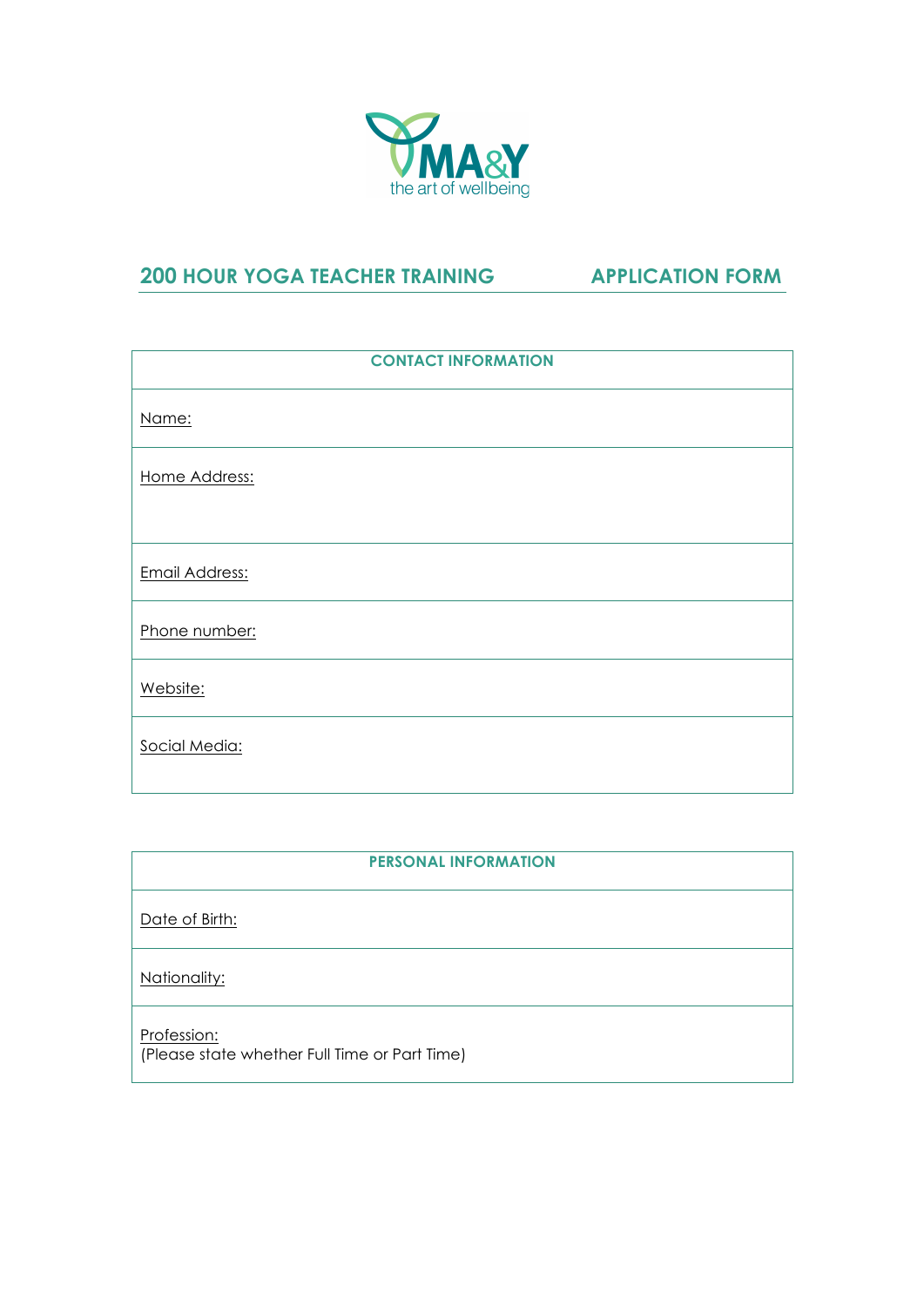## **HEALTH CONSIDERATIONS**

Do you have any health issues or injuries that may affect your asana practice?

Do you have any learning or reading difficulties that may affect the written aspects of the course?

Please let us know if there are any other medical issues that should be brought to our attention, so that we can offer additional support.

## **PERSONAL EXPERIENCE**

What style of Yoga Asana do you practice?

Who are your main teachers?

How long have you been practicing?

How often do you practice and do you have a home practice?

Do you meditate? (If so how long have you been meditating for and is it a regular practice?)